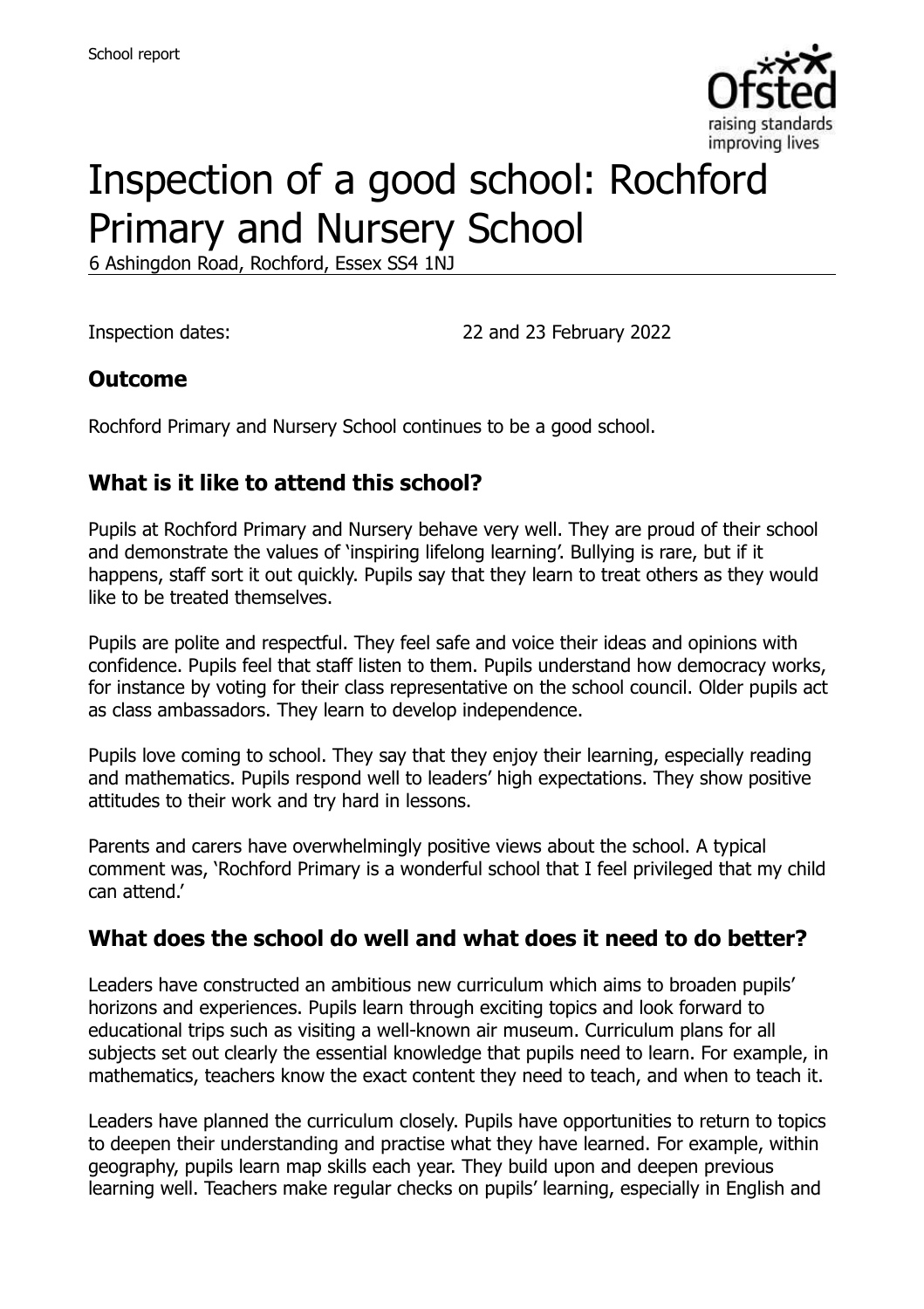

mathematics. However, in a few other subjects, some older pupils do not remember all the key knowledge and facts they should to be able to learn and achieve well.

The teaching of reading is given a high priority. Children in early years learn phonics from the moment they start school. Teachers use well-established routines to help children learn new sounds, carefully using repetition, rhymes, and movement. Where possible, teachers aim for all pupils to keep up with learning, rather than have to catch up. However, adults effectively provide extra help for any pupils who need it.

Pupils who have special educational needs and/or disabilities (SEND) receive strong support. Staff work effectively with different specialist services to support pupils and their families. Staff also provide high-quality additional support when required, to help pupils with their work. Consequently, pupils with SEND access the whole school curriculum and achieve well.

Children in the early years are provided with well-planned opportunities to explore learning in interesting and often practical ways, including rhymes and songs. Children develop secure knowledge across the areas of learning which prepare them well for later learning. Children grow in confidence and develop their independence well from Nursery.

Leaders promote the well-being of pupils and adults alike. Pupils benefit from a highquality personal, social, health and economic education curriculum. Pupils are taught to develop healthy relationships, which helps them to maintain strong friendships. The pastoral team work diligently to support pupils, families and staff. This creates an environment where everyone feels valued.

Leaders and governors know parents very well. They understand the strengths and areas for improvement. Governors and multi-academy trust staff are committed about their roles. They support leaders effectively and challenge them when necessary.

# **Safeguarding**

The arrangements for safeguarding are effective.

There is a strong culture of safeguarding in the school. Leaders know the local community well. They understand the challenges that pupils face. As a result, leaders make sure staff receive appropriate training to identify pupils who are at risk of harm. Staff are vigilant and responsive to any concerns they may have about pupils. Leaders act swiftly on these concerns. Leaders work effectively with a range of external agencies to ensure that vulnerable pupils are kept as safe as possible.

Records are well organised and up to date.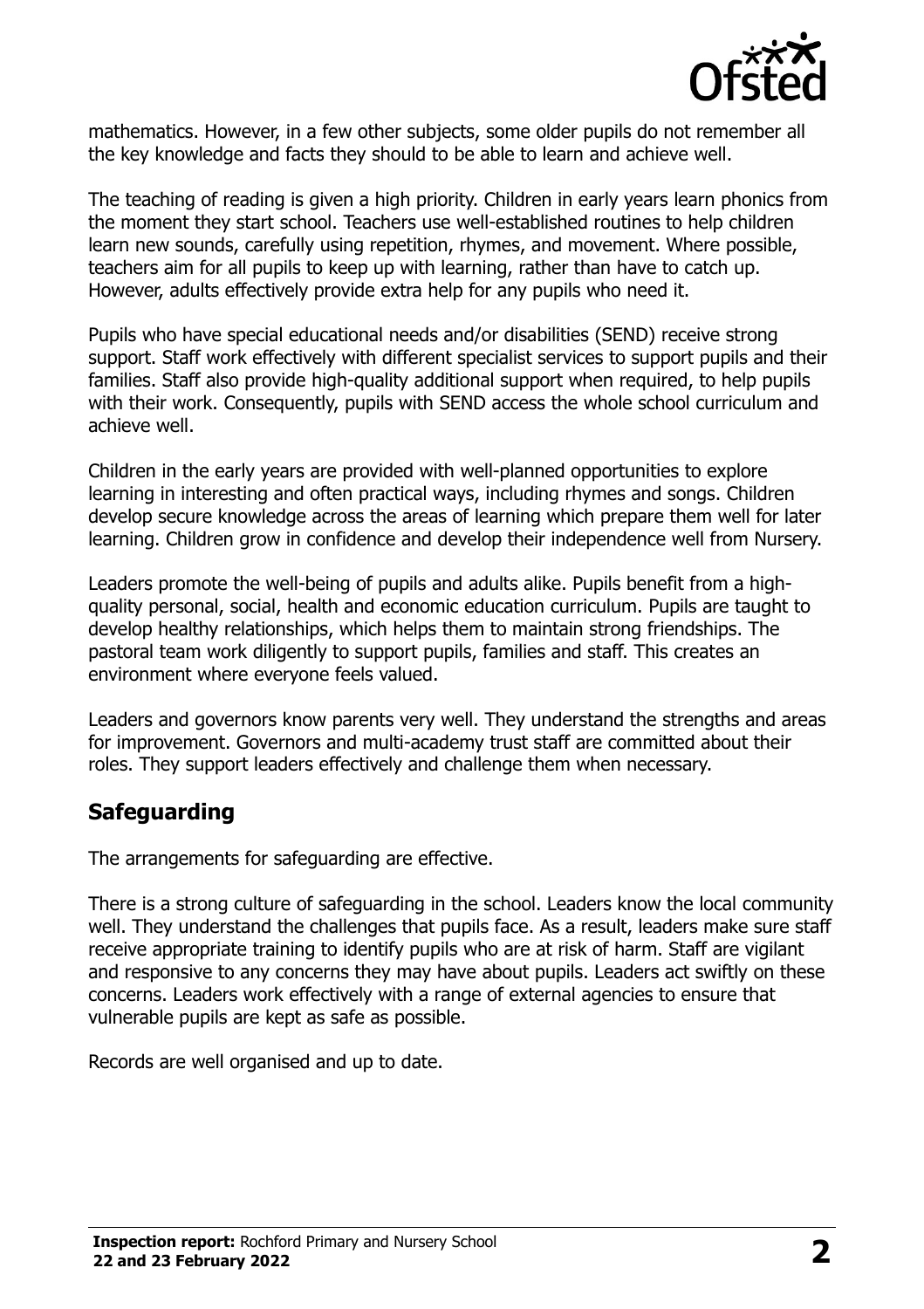

# **What does the school need to do to improve?**

# **(Information for the school and appropriate authority)**

■ The curriculum is new. Some older pupils do not have the depth of learning they need to learn and achieve well across all subjects. Leaders should ensure that teachers use the information they have to help these pupils revisit all essential learning, so more pupils can learn and achieve effectively.

# **Background**

When we have judged a school to be good, we will then normally go into the school about once every four years to confirm that the school remains good. This is called a section 8 inspection of a good or outstanding school, because it is carried out under section 8 of the Education Act 2005. We do not give graded judgements on a section 8 inspection. However, if we find evidence that a school would now receive a higher or lower grade, then the next inspection will be a section 5 inspection. Usually this is within one to two years of the date of the section 8 inspection. If we have serious concerns about safeguarding, behaviour or the quality of education, we will deem the section 8 inspection as a section 5 inspection immediately.

This is the second section 8 inspection since we judged the school to be good in May 2013.

### **How can I feed back my views?**

You can use [Ofsted Parent View](https://parentview.ofsted.gov.uk/) to give Ofsted your opinion on your child's school, or to find out what other parents and carers think. We use information from Ofsted Parent View when deciding which schools to inspect, when to inspect them and as part of their inspection.

The Department for Education has further [guidance](http://www.gov.uk/complain-about-school) on how to complain about a school.

If you are the school and you are not happy with the inspection or the report, you can [complain to Ofsted.](https://www.gov.uk/complain-ofsted-report)

# **Further information**

You can search for [published performance information](http://www.compare-school-performance.service.gov.uk/) about the school.

In the report, '[disadvantaged pupils](http://www.gov.uk/guidance/pupil-premium-information-for-schools-and-alternative-provision-settings)' refers to those pupils who attract government pupil premium funding: pupils claiming free school meals at any point in the last six years and pupils in care or who left care through adoption or another formal route.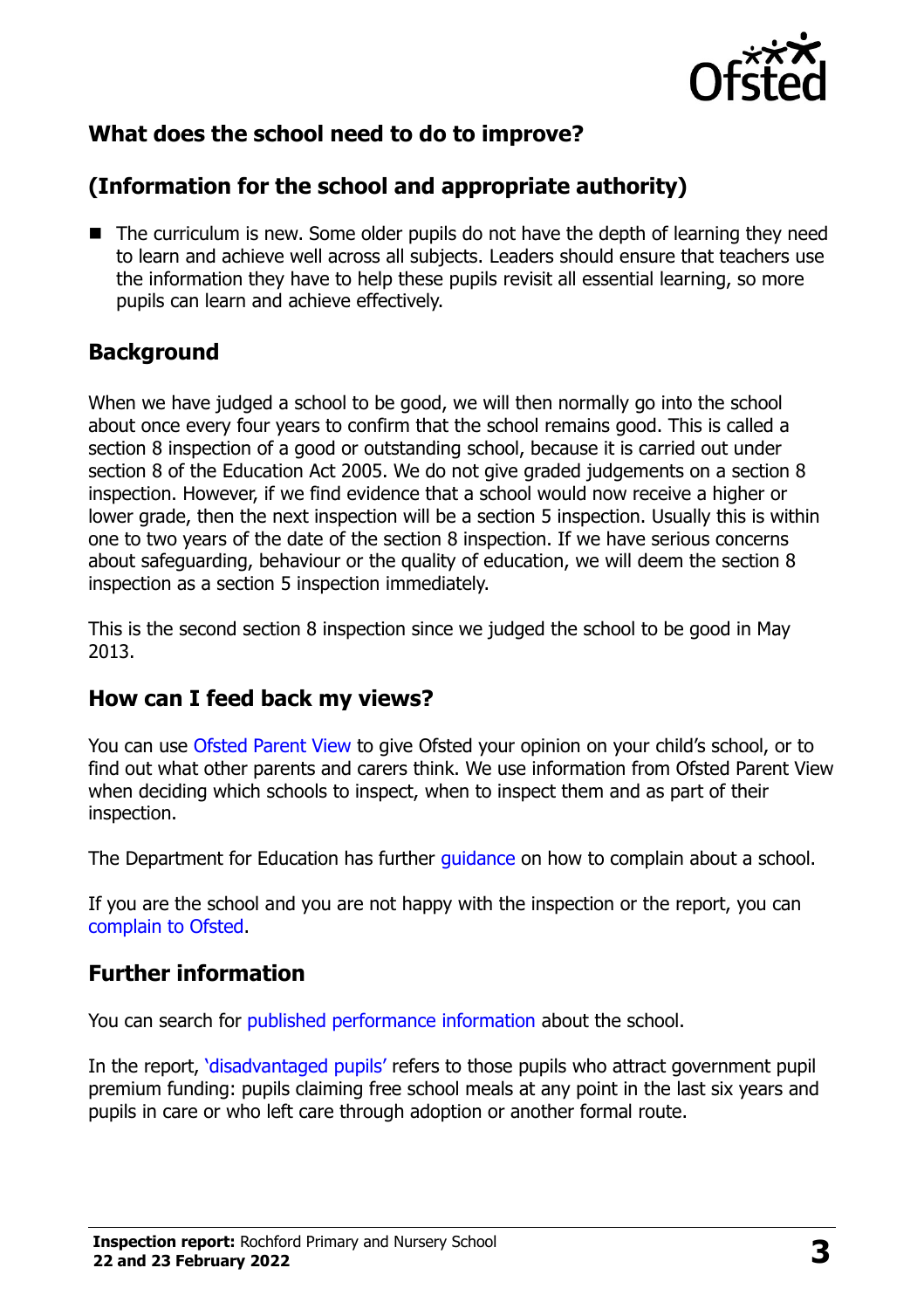

# **School details**

| Unique reference number             | 140747                                                                |
|-------------------------------------|-----------------------------------------------------------------------|
| <b>Local authority</b>              | <b>Essex</b>                                                          |
| <b>Inspection number</b>            | 10211489                                                              |
| <b>Type of school</b>               | Primary                                                               |
| <b>School category</b>              | Academy converter                                                     |
| Age range of pupils                 | 3 to 11                                                               |
| <b>Gender of pupils</b>             | Mixed                                                                 |
| Number of pupils on the school roll | 226                                                                   |
| <b>Appropriate authority</b>        | Board of trustees                                                     |
| <b>Chair of trust</b>               | Murray Foster                                                         |
| <b>Headteacher</b>                  | Shane Owen                                                            |
| Website                             | www.rochford.essex.sch.uk                                             |
| Date of previous inspection         | 28 February 2017, under section 8 of the<br><b>Education Act 2005</b> |

### **Information about this school**

- The school has a nursery on site for three-year-olds.
- The school has a before- and after-school club.
- The school does not make use of any alternative provision.

### **Information about this inspection**

- The inspector carried out deep dives in these subiects: early reading, mathematics and geography. For each deep dive, the inspector met with subject leaders, spoke to teachers, spoke to some pupils about their learning and looked at samples of pupils' work.
- The inspector looked at curriculum plans and discussed subjects and other activities with staff and pupils.
- The inspector met with the headteacher, who is the designated safeguarding leader. The single central record of the checks on staff's suitability to work with children was scrutinised.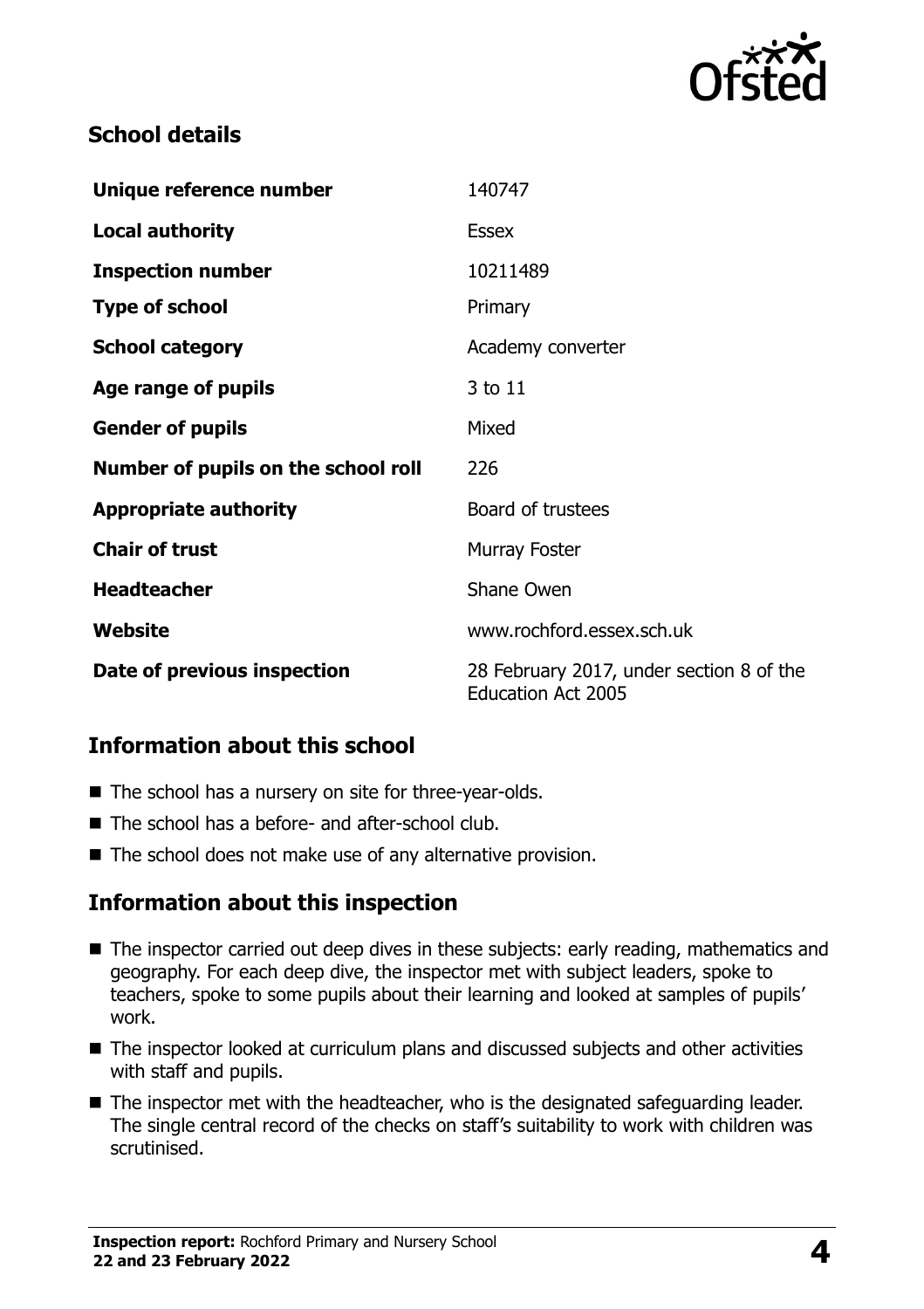

- The inspector met with staff, including early career teachers and experienced teachers, to discuss their workload and the support they receive to carry out their roles.
- The inspector visited the Nursery and Reception classes.
- The inspector considered 33 responses to Ofsted Parent View, Ofsted's online questionnaire, including 33 free-text comments. He also took account of the 15 responses to the online survey for staff. There were no responses to the online pupil survey.

#### **Inspection team**

Joseph Figg, lead inspector Ofsted Inspector